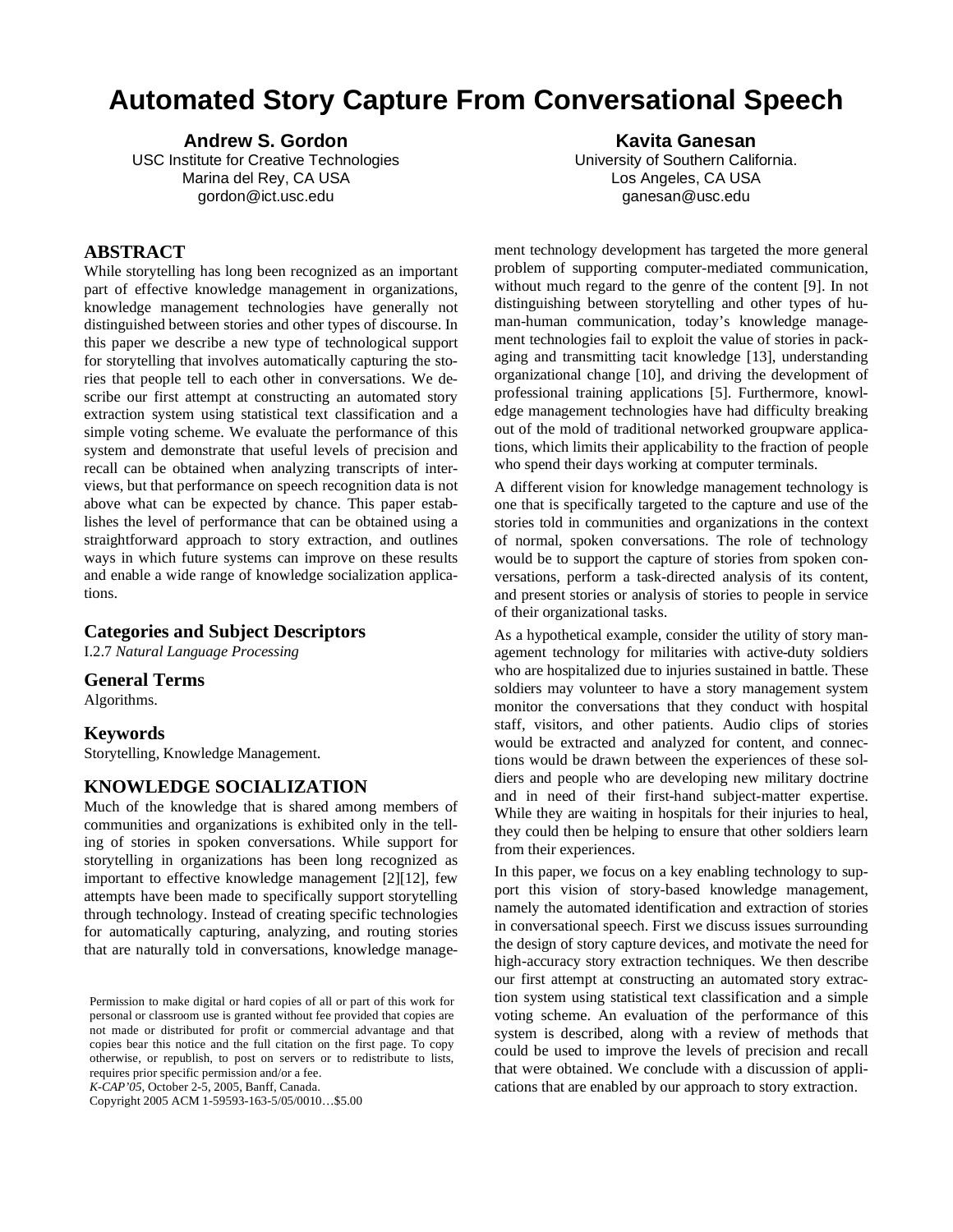| <b>Report Documentation Page</b>                                                                                                                                                                                                                                                                                                                                                                                                                                                                                                                                                                                                                                                                                                                                                                                                                                   |                             |                              |                 | Form Approved<br>OMB No. 0704-0188                  |                           |  |
|--------------------------------------------------------------------------------------------------------------------------------------------------------------------------------------------------------------------------------------------------------------------------------------------------------------------------------------------------------------------------------------------------------------------------------------------------------------------------------------------------------------------------------------------------------------------------------------------------------------------------------------------------------------------------------------------------------------------------------------------------------------------------------------------------------------------------------------------------------------------|-----------------------------|------------------------------|-----------------|-----------------------------------------------------|---------------------------|--|
| Public reporting burden for the collection of information is estimated to average 1 hour per response, including the time for reviewing instructions, searching existing data sources, gathering and<br>maintaining the data needed, and completing and reviewing the collection of information. Send comments regarding this burden estimate or any other aspect of this collection of information,<br>including suggestions for reducing this burden, to Washington Headquarters Services, Directorate for Information Operations and Reports, 1215 Jefferson Davis Highway, Suite 1204, Arlington<br>VA 22202-4302. Respondents should be aware that notwithstanding any other provision of law, no person shall be subject to a penalty for failing to comply with a collection of information if it<br>does not display a currently valid OMB control number. |                             |                              |                 |                                                     |                           |  |
| 1. REPORT DATE<br><b>OCT 2005</b>                                                                                                                                                                                                                                                                                                                                                                                                                                                                                                                                                                                                                                                                                                                                                                                                                                  |                             | 2. REPORT TYPE               |                 | <b>3. DATES COVERED</b><br>00-10-2005 to 00-10-2005 |                           |  |
| <b>4. TITLE AND SUBTITLE</b>                                                                                                                                                                                                                                                                                                                                                                                                                                                                                                                                                                                                                                                                                                                                                                                                                                       |                             |                              |                 | <b>5a. CONTRACT NUMBER</b>                          |                           |  |
| <b>Automated Story Capture From Conversational Speech</b>                                                                                                                                                                                                                                                                                                                                                                                                                                                                                                                                                                                                                                                                                                                                                                                                          |                             |                              |                 | <b>5b. GRANT NUMBER</b>                             |                           |  |
|                                                                                                                                                                                                                                                                                                                                                                                                                                                                                                                                                                                                                                                                                                                                                                                                                                                                    |                             |                              |                 | 5c. PROGRAM ELEMENT NUMBER                          |                           |  |
| 6. AUTHOR(S)                                                                                                                                                                                                                                                                                                                                                                                                                                                                                                                                                                                                                                                                                                                                                                                                                                                       |                             |                              |                 | <b>5d. PROJECT NUMBER</b>                           |                           |  |
|                                                                                                                                                                                                                                                                                                                                                                                                                                                                                                                                                                                                                                                                                                                                                                                                                                                                    |                             |                              |                 | <b>5e. TASK NUMBER</b>                              |                           |  |
|                                                                                                                                                                                                                                                                                                                                                                                                                                                                                                                                                                                                                                                                                                                                                                                                                                                                    |                             |                              |                 | <b>5f. WORK UNIT NUMBER</b>                         |                           |  |
| 7. PERFORMING ORGANIZATION NAME(S) AND ADDRESS(ES)<br>University of California, Institute for Creative Technologies, 13274 Fiji<br>Way, Marina del Rey, CA, 90292                                                                                                                                                                                                                                                                                                                                                                                                                                                                                                                                                                                                                                                                                                  |                             |                              |                 | 8. PERFORMING ORGANIZATION<br><b>REPORT NUMBER</b>  |                           |  |
| 9. SPONSORING/MONITORING AGENCY NAME(S) AND ADDRESS(ES)                                                                                                                                                                                                                                                                                                                                                                                                                                                                                                                                                                                                                                                                                                                                                                                                            |                             |                              |                 | 10. SPONSOR/MONITOR'S ACRONYM(S)                    |                           |  |
|                                                                                                                                                                                                                                                                                                                                                                                                                                                                                                                                                                                                                                                                                                                                                                                                                                                                    |                             |                              |                 | <b>11. SPONSOR/MONITOR'S REPORT</b><br>NUMBER(S)    |                           |  |
| 12. DISTRIBUTION/AVAILABILITY STATEMENT<br>Approved for public release; distribution unlimited                                                                                                                                                                                                                                                                                                                                                                                                                                                                                                                                                                                                                                                                                                                                                                     |                             |                              |                 |                                                     |                           |  |
| <b>13. SUPPLEMENTARY NOTES</b>                                                                                                                                                                                                                                                                                                                                                                                                                                                                                                                                                                                                                                                                                                                                                                                                                                     |                             |                              |                 |                                                     |                           |  |
| 14. ABSTRACT                                                                                                                                                                                                                                                                                                                                                                                                                                                                                                                                                                                                                                                                                                                                                                                                                                                       |                             |                              |                 |                                                     |                           |  |
| <b>15. SUBJECT TERMS</b>                                                                                                                                                                                                                                                                                                                                                                                                                                                                                                                                                                                                                                                                                                                                                                                                                                           |                             |                              |                 |                                                     |                           |  |
| 16. SECURITY CLASSIFICATION OF:                                                                                                                                                                                                                                                                                                                                                                                                                                                                                                                                                                                                                                                                                                                                                                                                                                    | <b>17. LIMITATION OF</b>    | 18. NUMBER                   | 19a. NAME OF    |                                                     |                           |  |
| a. REPORT<br>unclassified                                                                                                                                                                                                                                                                                                                                                                                                                                                                                                                                                                                                                                                                                                                                                                                                                                          | b. ABSTRACT<br>unclassified | c. THIS PAGE<br>unclassified | <b>ABSTRACT</b> | OF PAGES<br>8                                       | <b>RESPONSIBLE PERSON</b> |  |

**Standard Form 298 (Rev. 8-98)**<br>Prescribed by ANSI Std Z39-18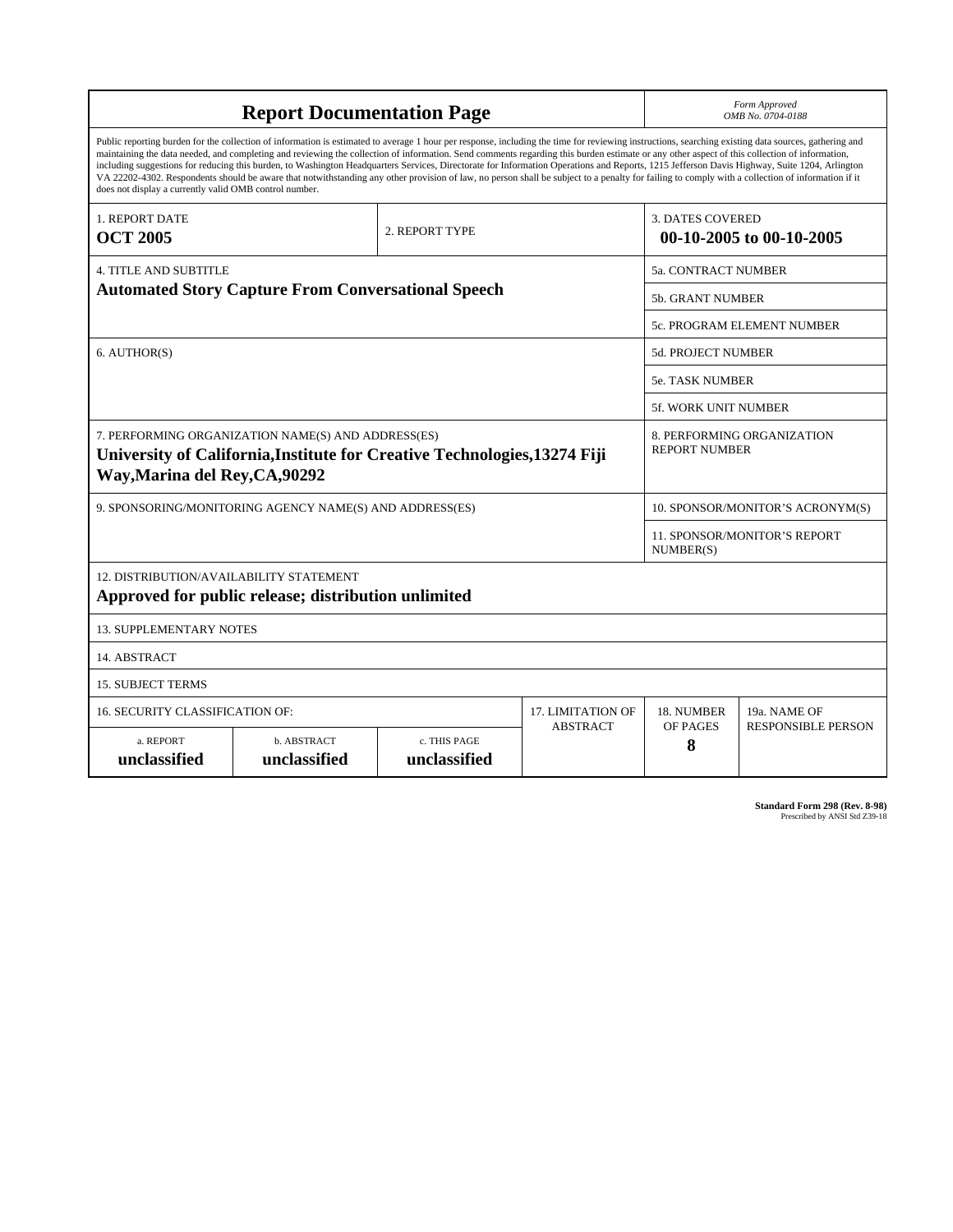## **DESIGN OF STORY CAPTURE DEVICES**

Possible story capture systems can be broadly classified into two categories. First are *active story elicitation systems*, in which users interact with a system that is actively supporting and engaging users in storytelling behavior. This approach is best exemplified by recent work on Story Listening Systems [3], where children's storytelling is encouraged through interaction with virtual characters in support of literacy development. A second category of story capture is passive story extraction systems, where the conversations that people have among themselves are monitored for the presence of stories to be automatically extracted. Passive story extraction systems have the advantage that extracted stories more accurately reflect an organization's natural storytelling behavior, but the disadvantage of relying solely on the quality of automated story recognition processes.

In our own work, we have constructed prototypes of both active story elicitation and passive story extraction systems. Our first exploration of this area was in the development of a *Telephony Story Exchange*, an example of an active story elicitation system constructed in the context of the IBM Research Knowledge Socialization project in 2001. The prototype was an interactive telephony application built upon a speaker-independent continuous speech recognition engine for telephone speech. Users would call the Telephony Exchange Server and be prompted to tell their story. At the completion of a users' story, the audio recording of the story would be archived along with the set of words that could automatically be recognized from the users' speech. The system would then use the recognized words to retrieve the most similar story (via word overlap metrics) in the archive, and play back the audio of the retrieved story to the user ("Your story reminds me of something that someone else told me. Here's what they had to say…").

One of the lessons that we learned in prototyping the Telephony Story Exchange concerned the costs and rewards associated with voluntary user story contributions. Our prototype sought to balance the costs associated with user story contributions (time, privacy, phone charges) with the prospect of hearing an entertaining story that is related to the user's interests. Either reducing the costs or increasing the rewards seemed to be necessary if the prototype system was to be adopted.

Our second exploration of this area was to prototype a passive story extraction system, called the *Personal Story Monitor*, which was also based on the use of a telephone. Instead of calling a special story exchange number, however, the Personal Story Monitor would simply listen to the words that the user was speaking in the course of the users normal telephone conversations with other people, and extract and archive the audio segments of those conversations that were automatically judged to be stories (using the story extraction technology described in later sections of this paper). The implementation of this system involved a speaker-dependent speech recognition system that was connected directly to an

additional microphone embedded in the user's telephone handset.

While the Personal Story Monitor greatly reduced the time costs associated with users' story contribution, the cost in loss of privacy is substantially greater than in the Telephony Story Exchange. One solution is to ask users to review and approve the audio clips associated with extracted stories before they are archived (after each phone call, or at the end of each day), although this would incur a time cost. The solution that we developed in prototyping the Personal Story Monitor was to enable users to approve the archiving of their stories in real time, as they are telling them, using an interactive visual indicator. When the system judges that the user is telling a story, an LED lamp/switch positioned next to the phone begins flashing, prompting the user to make an approval decision. If the user feels that they are actually telling a story and they want it to be contributed to an archive, they press on the lamp/switch, and the audio associated with the story they are telling (or have just finished telling) is extracted and archived.

Our experiences in prototyping these systems lead us to believe that passive story extraction systems (with interactive approval) may offer an effective means of story capture with minimal costs for users. However, the success of these systems will depend heavily on the quality of the automated story recognition and extraction processes. A story recognition process with low recall performance will fail to prompt the user for approval when stories are actually being told, while poor precision performance will lead to inappropriate prompts that will quickly become annoying to users. A poor extraction process will fail to find suitable start and end points of extracted audio segments, preventing the full automation of a story capture pipeline.

#### **STATISTICAL STORY CLASSIFICATION**

The core technical component of passive story capture devices is a story recognition process that accepts speech as input (which is processed by a speech recognition algorithm) and produces as out a classification of the text (story / notstory) and a confidence score. This text processing task is similar in many respects to automated text segmentation by topic boundaries [4][6], and related tasks in topic detection and tracking. However, the aim in story classification is to separate story content from surrounding context regardless of whether a topic shift occurs. Likewise, the task is related to automated genre classification of whole documents, however the aim is to find the specific regions in a text that are appropriately labeled as stories.

This section describes our attempt at creating a story recognition process using statistical text classification techniques, where training data was provided to machine learning algorithms in order to identify the features (words) that are most indicative of story and non-story text classifications. Developing the story recognition process involved the preparation of training data, identifying the number of words to be evaluated for each classification, and trimming the feature set to reduce the time required for each classification.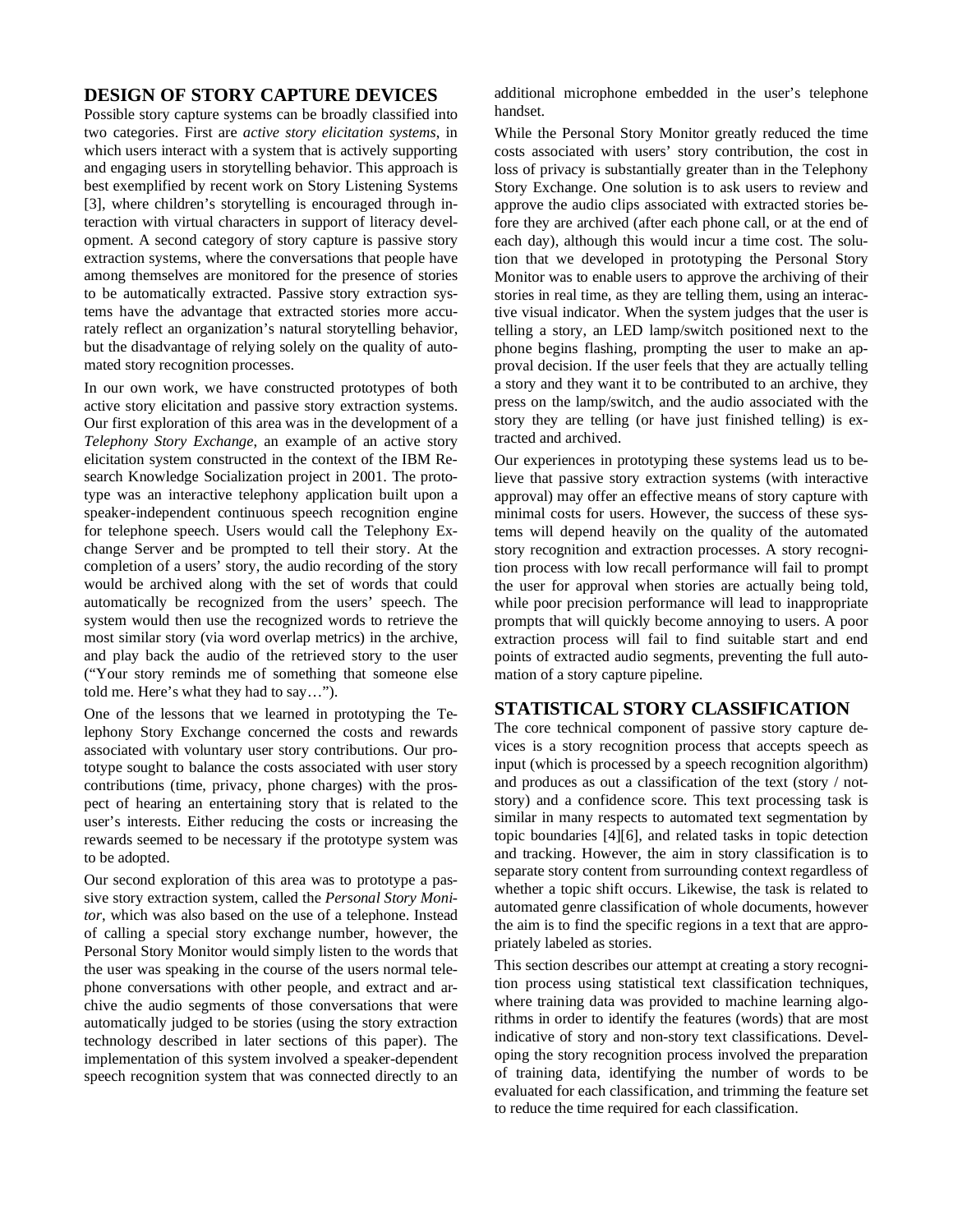#### **Preparing the Training Data**

To provide training data for the machine-learning algorithm it was necessary to collect a corpus of conversational speech data and have human raters separate story from non-story segments. For this purpose, we began with transcripts of interviews conducted in the Summer of 2004 with 10 U.S. Army officers (rank of Captain), originally conducted as part of a related project to author prototype leadership development applications [7]. These interviews consisted of five sessions with pairs of interviewees, for a total of 292 minutes and 58,222 transcribed words.

These transcripts were given to five human raters tasked with marking the continuous segments of story content in each text. These raters, who were graduate students and staff members at the University of Southern California, were given the following definition of a story:

*"The definition of a story is somewhat ambiguous. Generally, the stories that people tell are about events that have happened in the past. Accordingly, people use a lot of past tense verbs (e.g. said, went, gave) when telling stories. However, not all descriptions of events that happened in the past count as stories. Stories give descriptions of specific events that actually occurred, not generalizations over multiple events or times. Stories generally have a sequential structure to them, providing a description of events that happened one after another. Collectively, these events are composed to create a complete narrative. Finally, stories usually have some point to them: the reason that the person is telling the story in the first place. Sometimes stories are truly pointless, though, but some message is usually still conveyed."* 

Each of the five transcripts was segmented by two of the five raters (a different pair for each transcript), so that inter-rater agreement could be computed between pairs of raters. Agreement was computed using Cohen's Kappa statistic, where raters agreed if they both thought that a given line of text on a printed page included text that was part of a story. Kappa scores were 0.66, 0.80, 0.85, 0.72, and 0.40, for an average score of 0.68.

In order to create the training corpus, two separate files were created of story and non-story content by sorting the transcript texts based on the judgments of the human raters. For each transcript, the judgments of only one of the two raters were used for sorting (all five raters contributed judgments for exactly one of the transcripts). A total of 61 continuous story segments (41.1% of the 58,222 transcribed words in the transcripts) were sorted into the file consisting of story content. An analysis of the 61 continuous story segments identified in these transcripts indicated that the mean length of stories was 390 words ( $\sigma$  = 399).

#### **Selecting the Word Count**

Our approach to statistical text classification is to partition the corpus of story and non-story text into equal-sized segments and encode them as feature vectors to be passed as training data to a machine learning algorithm. To use the classifier, unlabelled input text of the same size would then be encoded as a feature vector and passed to the algorithm for class assignment. Our first development concern is to identify the most appropriate size (word count) for segments of training and input data. A tradeoff exists between classification performance and story size, where setting the word count to a low number ensures that very short stories can be recognized, but at the expense of overall classifier accuracy. Likewise, setting the word count very high will lead to better classification performance on long stories, but risks passing over stories that are very short.

To select the smallest word count that achieves acceptable classification performance, a performance study was conducted for word counts between 25 words and 350 words at 25 word increments. For each increment, the training data was partitioned into equal-size segments of text with the given word count (without regard to sentence or segment boundaries). Both story and non-story text segments were then encoded as feature vectors of single words (unigrams) and pairs of words (bigrams), ignoring punctuation and case (just over 30,000 features). Then each set of feature vectors was used to train a Naïve Bayes machine learning algorithm. Stratified cross-validation (10-fold) was then used to estimate each classifier's performance on unlabeled data. Figure 1 graphs the relative performance of each classifier, both in terms of percent-correct classification and using Cohen's Kappa statistic (accounting for chance agreement).

The Kappa statistic results were used to select the most appropriate word count. A Kappa score of 0.6 is generally considered acceptable in information retrieval research that requires inter-rater agreement between human raters. Naïve Bayes machine learning first achieves this level of agreement (between the classifier and human judgments) at 175 words (Kappa =  $0.6152$ ), correctly classifying 80.92% of the 325 training examples in stratified cross validation. If we view the stories in our interviews as representative examples of the length of stories ( $\mu$ =390 words,  $\sigma$ =399 words), then we expect that 70.50% of stories will be longer than 175 words.



**Figure 1**. Word count study

The selection of a 175-word count was based on the criteria of minimum classification performance of a classifier operating on the training data, using cross-validation. We recognize that this selection may not yield the best overall performance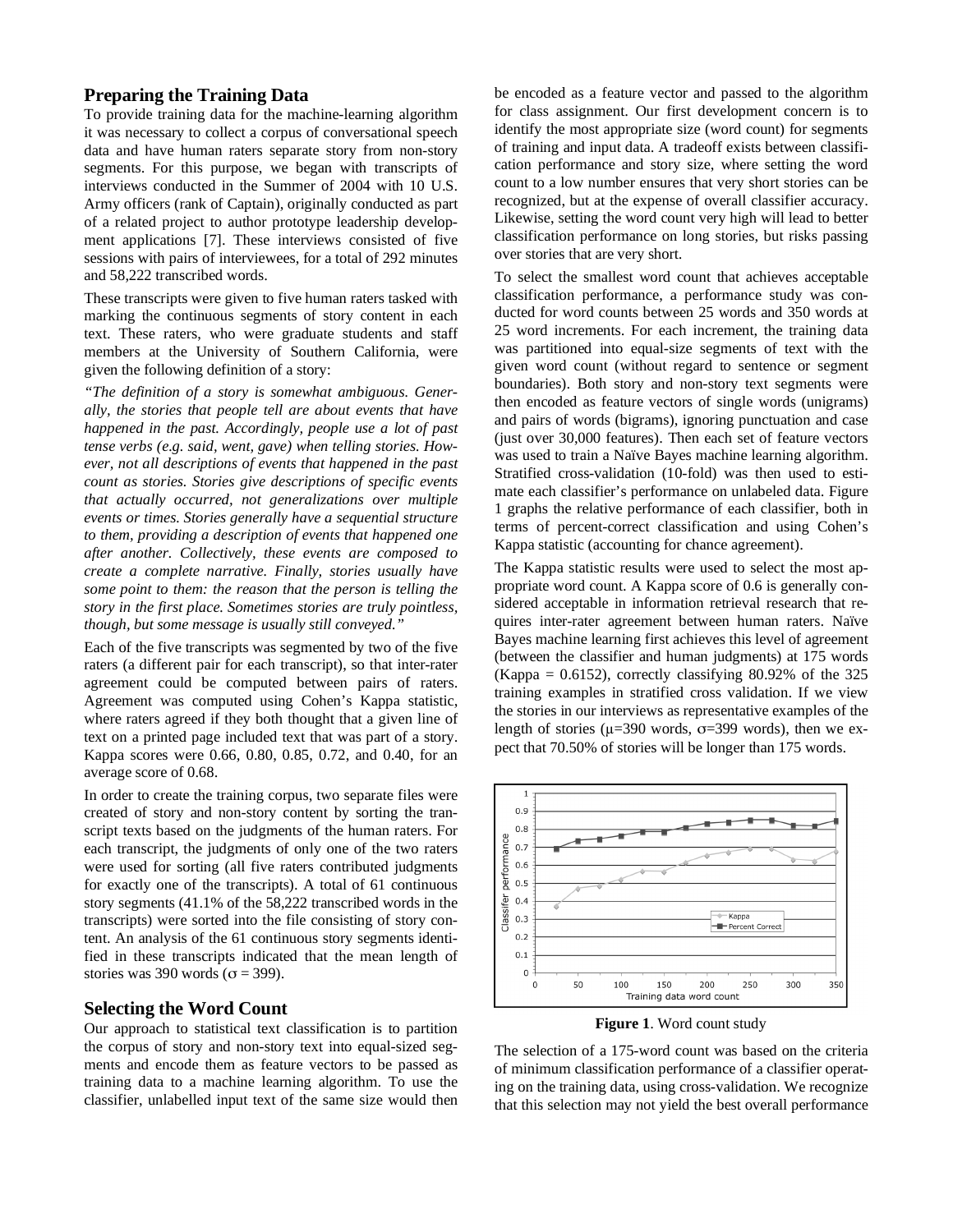when the classifier is integrated into the story extraction process. However, the analysis necessary to determine the best performing word count has not yet been completed.

#### **Reducing the Feature Set**

For many applications of story recognition (e.g. real-time interactive approval), it is necessary to have the story/nonstory classification operate in a reasonable amount of time. However, the 175-word classifier that we selected did not exhibit reasonable speed, largely due to the amount of time required to construct the feature vector for unlabeled input text (hashing on unigrams and bigrams to identify feature locations). Therefore, our second major challenge was to determine if the size of the feature set could be reduced without compromising classification performance. Our approach was to set minimum values on the number of times that features had to appear in the training data to be included as a feature in the final feature vector. A study was conducted to determine largest value for the minimum feature count such that the classification performance was not degraded. Minimum feature counts from one (all 30,619 features) to 15 (686 features) were evaluated for the 175 wordcount classifier using stratified cross validation. Figure 2 graphs the relative performance that was obtained using these different encodings of the training data.

Results indicate that acceptable Kappa scores (above 0.6) can still be obtained by requiring that each feature in the encoded feature vector appears in the training data at least 6 times. A minimum feature count of 6 for the 175 word classifier yields a Kappa value of 0.6086 and correctly classifies 80.62% of the training data in stratified cross validation, while reducing the size of the feature set from 30,619 features to just 2,064.



**Figure 2**. Minimum feature count study

# **STORY EXTRACTION BY VOTING**

Our next challenge was to develop a method of using the statistical story/non-story classifier to automatically extract story segments from streams of text (either transcribed or recognized from speech audio data). Our general strategy is to iteratively apply the story/non-story classifier to successive portions of the input text stream, with the heuristic that adjacent portions of text with the same classification are part of the same story or non-story text segment.

The extraction process begins by classifying the first 175 words in the text stream and recording the confidence level that the classifier assigns to a story or non-story classification. Then the process advances the search ahead by a single word, classifying the second through the 176th word in the stream and recording the confidence level. This process continues ahead one word at a time until the window of 175 words includes the last word in the text stream, for a total number of classifications equal to the number of words in the text stream minus 174.

The second step in the extraction process is to smooth the resulting set of classifications. We selected the simplest method of smoothing classification data, namely to aggregate classification evidence using a voting scheme. The method is to elect either a story or non-story label for each of the words in the input stream, where each classifier that included a given word in its input span casts one vote. In this manner, each of the words in the document receive 175 votes (either story or non-story), except the first and last 175 words in the stream. After each of the classifiers casts its votes, the final label assignment for a word (story/non-story) is then determined via a simple majority.

The third step is to extract sequences of words identified as contiguous stories. The application of this simple voting scheme yields a set of story/non-story label assignments for words with clear transitions between story and non-story word spans. Story boundaries are identified simply as consecutive words with different label assignments.

Figure 3 and 4 show the results of applying the first two steps of this process on a segment of transcribed interview data collected as part of our evaluation (next section). Figure 3 shows a series of 2000 story/non-story classifications obtained by successively applying the 175-word classifier to a segment of 2175 words of text. Figure 4 shows the corresponding tally of votes that each of these 2175 words were given, graphed as how many more (or less) votes were cast for story over non-story labels. Story segments are identified in this data as continuous segments of words where there is one or more greater number of votes for story (5 segments total in Figure 4).

While the advantage of this voting scheme is its simplicity, several disadvantages are apparent. First, the scheme is more susceptible to noise at the very beginning and very end of the input stream, where fewer than 175 classifiers cast votes for class labels. In the extreme, the first (and last) word of the document receives only one vote, as it is included as a word in the input span of only one classifier. Second, the scheme is susceptible to over-smoothing. Spans of story or non-story text that are less than 175 words are ignored because they are outvoted by classifications of text before and after the span.

A straightforward improvement would be to apply a more sophisticated smoothing technique than voting. In signal processing terms, our voting scheme is equivalent to a mean filter with a 175-value kernel width. Smaller sized kernels or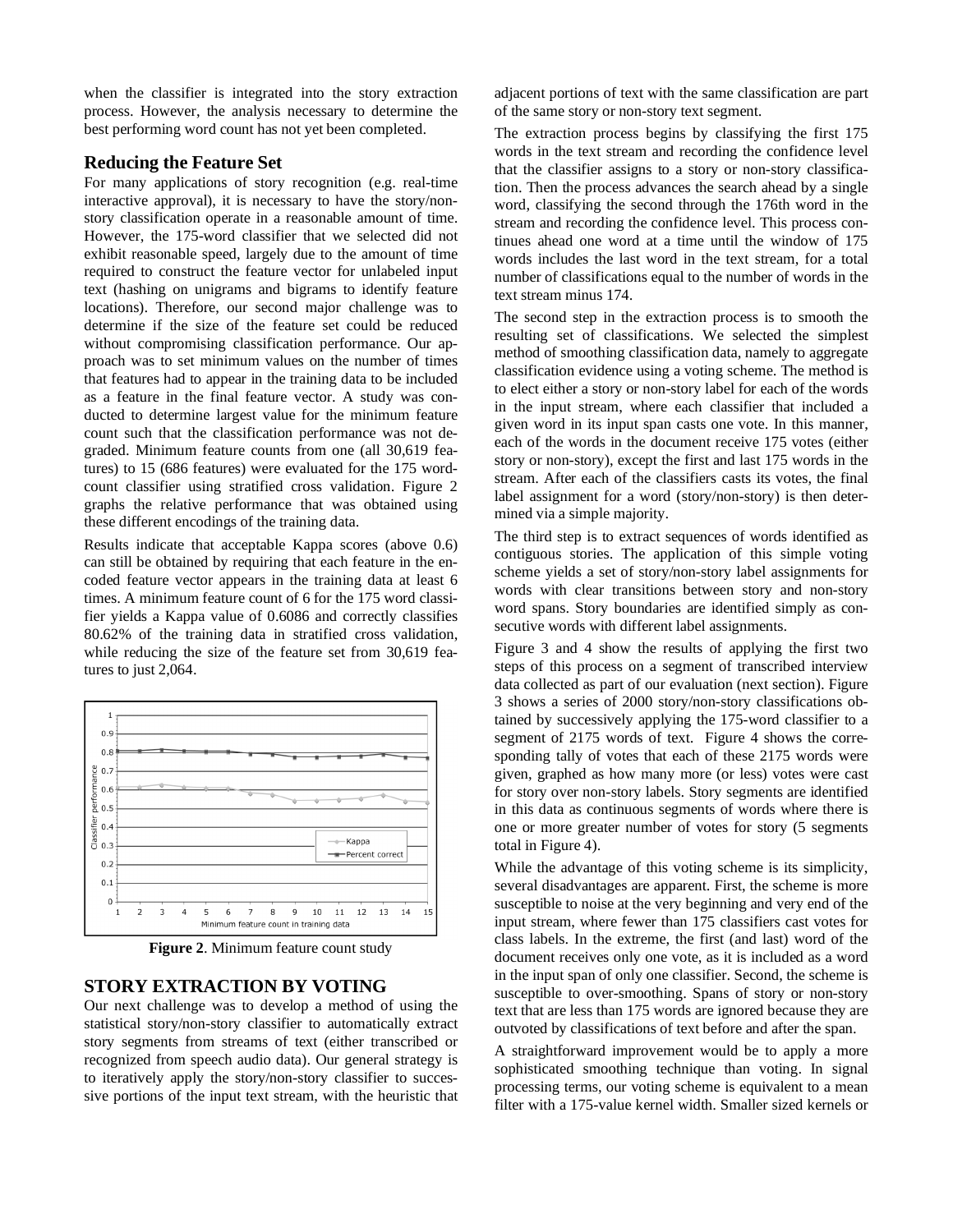different filters (e.g. Gaussian) may better preserve information that is present in the classification data. In addition, many of these disadvantages would be mediated if the word count of the story/non-story classifier could be made smaller (less than 175 words) while retaining a high level of performance.

For this current study, we opted to evaluate the performance of story extraction using the simple voting scheme, and leave the exploration of different smoothing techniques for future research in this area.



**Figure 3**. A series of 2000 classifications



covered by the classifications in Figure 3.

#### **PERFORMANCE EVALUTION**

Although our story extraction system was developed using training data consisting of transcripts of audio interviews, the primary aim of our evaluation was to determine the performance of the system on extracting stories from speech data.

#### **Collecting the Test Data**

Our test data was collected by conducting interviews with three staff members employed by our research group. These interviews were informal, but where the intent of the interviewer was to encourage the interviewee to tell stories, largely about their occupation and their recreational activities. The duration of these interviews was 28, 39 and 30 minutes, for a total of 97 minutes.

Before their interview, each interviewee participated in a speech-recognition training session using a commercial system (IBM ViaVoice for Windows, Release 10). During the interview, the interviewee wore the same headset microphone used during the speech-recognition training session, and each recognized word spoken by the interviewee was time-stamped and recorded to a log file. The number of words recognized in each interview was 1280, 3438 and 3340, for a total of 8058 recognized words.

In addition, audio from both the interviewer and interviewee was recorded and time-synced to the speech recognition system, enabling us to identify the audio segment associated with each recognized word. These audio recordings were transcribed by hand after each interview. The number of transcribed words for each interviewee was 3424, 4785 and 4663, for a total of 12872 transcribed words. The ratio of recognized words to transcribed words was 0.626:1.

An analysis was conducted to determine the accuracy of the speech-recognition system. We used an error-rate calculation based on minimum edit distance (also known as the Levenshtein distance). The minimum edit distance between the transcript and the recognized words is divided by the total number of words in each transcript. Using this equation, we calculate the accuracy of speech recognition for the three interviews as  $0.706$ ,  $0.698$ , and  $0.856$  (mean = 0.753). These performances levels are strikingly worse than levels that can be achieved for the task of open-vocabulary dictation (the task for which the system was trained), and underscores the differences between the ways that people speak in these two speech contexts. Still, we were interested in determining if the performance of the speech recognition system on conversational speech was sufficient enough to support the story extraction task for conversational speech.

Three raters (from the pool of five raters used in preparing the training data) were each given printed copies of the transcripts and asked to mark story segments. These raters were given the same instructions and definition of a story as they had been given during the markup of the training data, where they had achieved an average inter-rater agreement of Kappa=0.68.

The transcripts were then filtered by removing the lines that were corresponded to utterances made by the interviewer, leaving only the text corresponding to utterances of the interviewee. Each line of printed text in these filtered transcripts was then numbered and labeled with the human judgment of either story or non-story text, which served as the basis for judging the performance of the automated story extraction system. The number of lines in each test set was 249, 377, and 339, for a total of 965 lines. 383 of these lines (39.7%) were labeled as containing story text by human raters.

#### **Analyzing the Test Data**

The performance of the story extraction system was evaluated on both the filtered transcript data and the words recognized by the speech recognition software. In each case the input streams were encoded as an ordered set of words, ignoring punctuation and case (as with the original training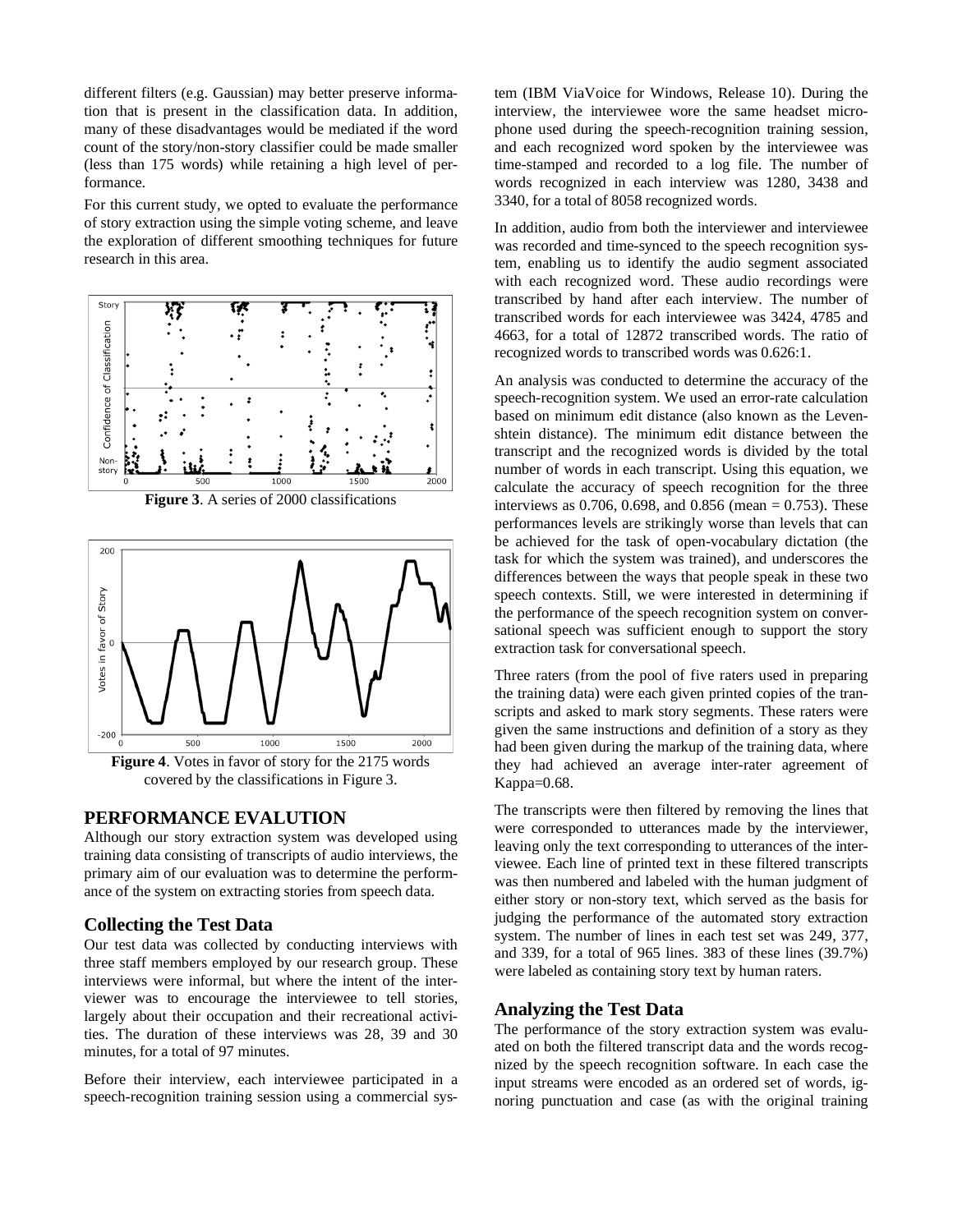

**Figure 5**. Segments of stories identified in 965 lines of transcribed interview text

data). Story segments were identified as spans of consecutive words that received a majority of votes for story labels using our voting scheme.

The line numbers in the test set corresponding to the start and end words of extracted story segments were identified for both types of input text, where the time codes of words and audio recordings were used to assist in this task for the speech recognition data. The system was judged as having made a correct judgment exactly when both the human rater and the system agreed that some or all of the text on the transcribed line of text was part of a story, or when both agreed that no part of the transcribed line was part of a story.

Figure 5 charts the story segments that were identified in 965 lines of transcript text by human raters, our system operating on the transcript data, and our system operating on the voice recognition data.

With 39.7% of the lines in the test set labeled as story by human raters, some baseline performance scores can be estimated. Randomly selecting a line from the test set as a positive example of a story would be correct 39.7% of the time (baseline precision), while selecting a random 39.7% of the lines in the test set would retrieve 15.8% of the actual story lines (baseline recall). An equally weighted harmonic mean of baseline precision and recall (F-score) would be 0.226. If we instead consider the case where the baseline system simply selects all of the lines as story content (100% recall), then the F-score would be 0.568.

Analyzing the transcript data, the story extraction system labels 455 of the 965 lines in the test set as part of a story, agreeing with the human rater on 241 lines. The precision of the story extraction system for transcript data is 53.0% (241 correct out of 455 lines judged as story), and the recall is 62.9% (241 story lines found out of 383 possible). The Fscore for transcription data is 0.575. A calculation of interrater agreement between the system and human raters is Kappa=0.253.

Analyzing the voice-recognition data, the story extraction system labels 245 of the 965 lines in the test set as part of a story, agreeing with human raters on 97 lines. The precision of the story extraction system for voice-recognition data is

39.6% (97 correct out of 245 lines judged as story), and the recall is 25.3% (97 story lines found out of 383 possible). The F-score for speech recognition data is 0.309. A calculation of inter-rater agreement between the system and human raters is Kappa=-0.001 (all agreement would be expected by chance).

The poor precision and recall results of story extraction process on speech recognition data is disappointing, particularly because there are many cases where the overlap between human annotations and extracted segments are remarkably close. Figure 6 offers an example of a case where a story just over 100 words was located both through an analysis of the transcript as well as the speech recognition data.

In summary of these results, the performance of our story extraction system is very different when analyzing transcript data than when analyzing speech recognition data. With transcript data, precision and recall levels are high enough to provide technological support for some story management applications. However, when analyzing speech recognition data, only the recall performance of the system is above baseline levels that would be expected by random chance. Our approach to story extraction from speech recognition data does not achieve levels that would realistically support automated story collection from audio only.

## **Improving the system**

There are a number of promising ways to improve the story extraction system, both on transcript and speech data, which we consider to be avenues for future research in this area.

First and foremost, better speech recognition performance would greatly improve story extraction performance. Using speech recognition engines that are tailored specifically for conversational speech (or even interviews) would help a great deal, as well as customizing the language model for words that are found to best discriminate between story and non-story segments. Better speech recognition performance would definitely give us precision and recall levels closer to that of the transcripts of interviews

Second, the quality of the classifier that is used to determine whether a span of text is part of a story could be greatly im-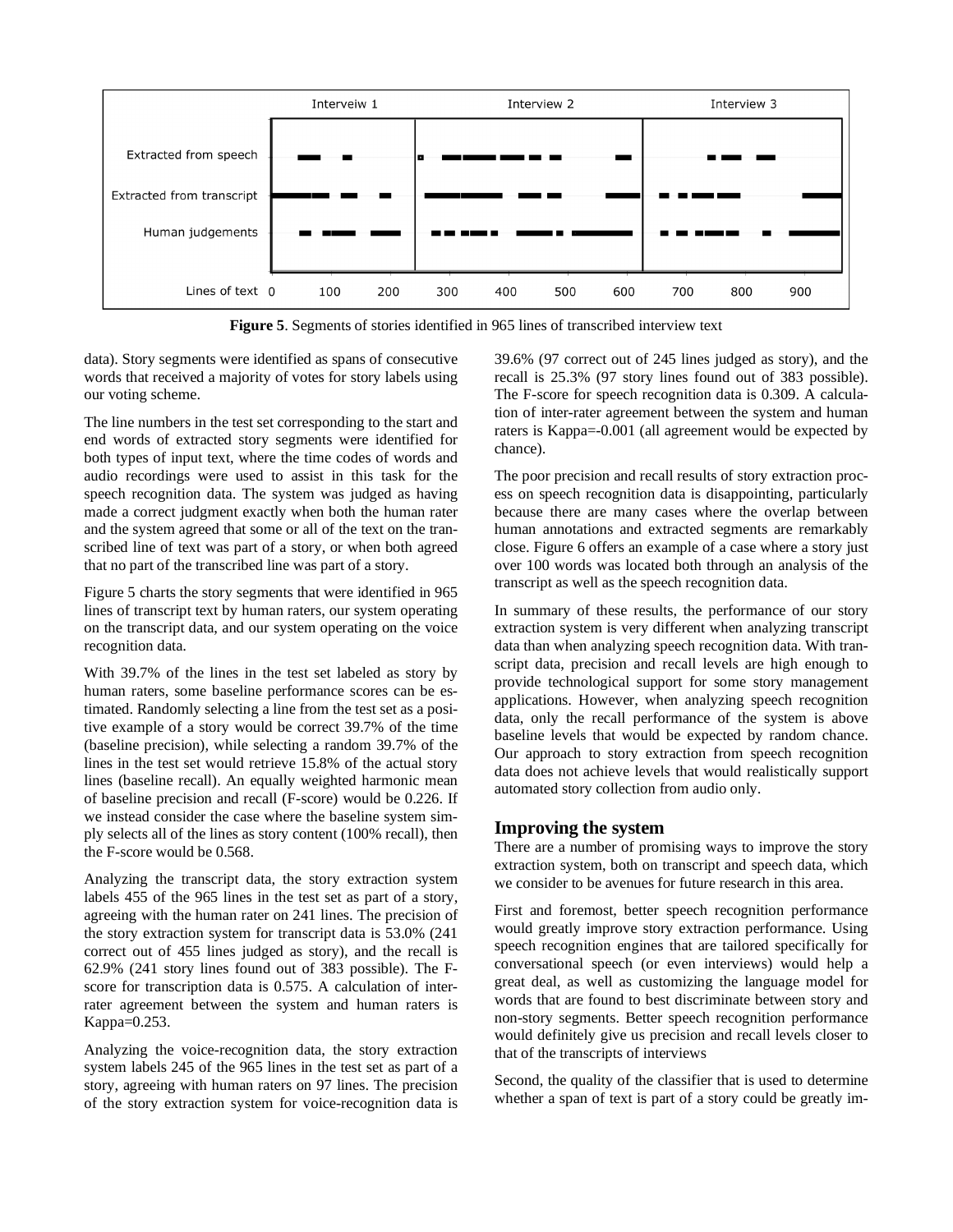| Human judgment:                                                                                     |  |  |  |
|-----------------------------------------------------------------------------------------------------|--|--|--|
| And one day the boss calls him into his office and says<br>740                                      |  |  |  |
| "You cant hang out with her anymore"and he said "why?""well you just can't".<br>741                 |  |  |  |
| Now that is really immatureI meanI understand if you are in third grade you are in<br>742           |  |  |  |
| the back of the room and you are like chatting with your friend while the teacher is<br>743         |  |  |  |
| talking, but not in a work environmentyou don't tell people who to have lunch with<br>744           |  |  |  |
| and who not to have lunch with and I think this boss was systematically telling people<br>745       |  |  |  |
| 746<br>not to hang out with me and I don't know why                                                 |  |  |  |
| Extracted from transcript:                                                                          |  |  |  |
| 738<br>just friends from the beginning. there are people you are just friends with                  |  |  |  |
| 739<br>and you know you are gonna like and you get along with. And he and I would go to lunch       |  |  |  |
| all the time um and hang out. And one day the boss calls him into his office and says<br>740        |  |  |  |
| "You cant hang out with her anymore"and he said "why?"" well you just can't".<br>741                |  |  |  |
| Now that is really immatureI meanI understand if you are in third grade you are<br>742              |  |  |  |
| in the back of the room and you are like chatting with your friend while the teacher is<br>743      |  |  |  |
| 744<br>talking, but not in a work environmentyou don't tell people who to have lunch with           |  |  |  |
| 745<br>and who not to have lunch with and I think this boss was systematically telling people       |  |  |  |
| not to hang out with me and<br>746                                                                  |  |  |  |
| Extracted from speech recognition data:                                                             |  |  |  |
| 744<br>don't tell people who have lunch with and                                                    |  |  |  |
| 745<br>not to have lunch with and I think his boss was systematically telling people                |  |  |  |
| not said how with me and I know new-line<br>746                                                     |  |  |  |
| 747<br>never figured out that my other friends would come in the same thing to really               |  |  |  |
| stranger he go to them and<br>748                                                                   |  |  |  |
| Figure 6. A successful story recognition and extraction from transcript and speech recognition data |  |  |  |

proved. The challenge is not to increase its accuracy (which already approaches human levels of agreement), but to decrease the word count size. The current size of 175 words corresponds to an average duration of 53 seconds, based on the average rate of speech in the training data. Intuitively, it seems that people are at least an order of magnitude faster at accurately judging when someone has started telling a story to them. While collecting additional training data is an obvious direction, it would also be productive to consider using different types of features besides simple unigrams and bigrams. In particular, the preponderance of past tense and pronouns in stories suggest that grammatical features would be helpful, from simple part-of-speech tags to syntactic parses of phrases. Also, the presence of certain cue phrases [8] may be particularly useful to textual boundary detection, as in seen in other text segmentation research [1]. Nonlexical features, including changes in spoken word rate, inflection, and turn taking in dialogue may each reliably signal the presence of a story boundary as well, as in other speechbased information extraction tasks [11][14].

Third, the voting scheme for story extraction could be improved using the various methods described in the earlier section of this paper, or by replacing the extraction scheme altogether with a different approach. One promising direction is to combine story detection and story extraction into a single search for story boundaries (the beginnings and ends of stories), using statistical techniques analogous to those used for identifying sentence boundaries in speech.

# **DISCUSSION**

While some of the technical challenges of story extraction from interviews may be overcome by pursing the improvements listed in the previous section, the full utility of automated story extraction will not be realized until reliable speaker-independent speech recognition technology is pervasive. Until then, the direct application of this technology may be limited to a number of special cases.

First, there are cases where reliable speaker-dependent speech-recognition models may be available. Insofar as these models achieve error rates similar to human transcriptions on conversational speech, then reasonable recall and precision performance can be achieved using the approach described in this paper. Second, there are many applications of this technology to corpora of interview transcripts that were created for purposes other than story extraction. Three examples are transcripts of police interrogations, transcriptions of courtroom testimony, and closed-captioning of televised interviews for the hearing impaired. The increasing availability of these materials in electronic format make possible today a number of applications involving the automated extraction of stories from these sources.

In the near term, the broadest application of story-extraction technology may be in its application to written text (rather than transcripts of speech), particularly when applied to personal accounts of the events in people's lives (e.g. weblogs). The approach outlined in this paper should work as well (if not better) on written text as on transcriptions of interview text, and could easily be enhanced by incorporating gram